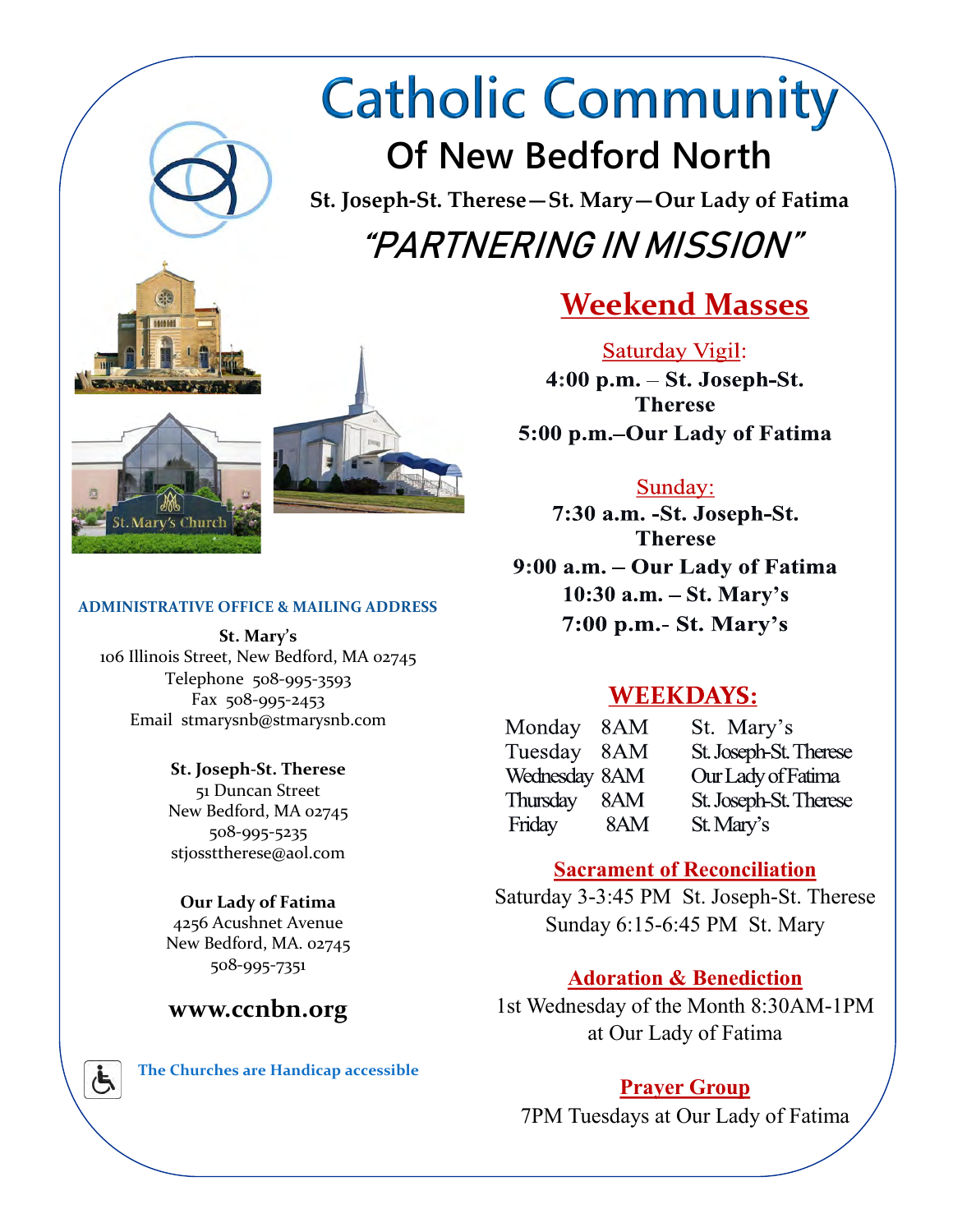

## **All Saints Ca†holic**

### **School**

#### **Thinking about pre-school for your child?**

*All Saints Catholic School* has separate pre-school programs for 3 and 4 year old's! Safe, affordable, faith-filled play based learning and social development - available three, four or five days per week. Together with ASCS Summer Program, we provide quality education and child care nearly year round for children age 3 through Grade 8! Limited seats available in grades 1 - 8. If you or someone you know is interested in excellent educational opportunity in a faith based environment, please contact Sue Massoud at 508-995-3696 or email [smassoud@ascs.dfrcs.org](mailto:smassoud@ascs.dfrcs.org) for more information.

#### **OLOF Parish Financials**

**THANK YOU to all who share their talent, time, presence, and support with our Parishes Weekend Collection: \$1,680.10 Thank you for your faithful Stewardship of our Parishes.** 

## **MASS ATTENDANCE**

|         | 7/7 | 7/14 | 7/21 | 7/28 |
|---------|-----|------|------|------|
| 4PM     | 288 | 248  | 140  |      |
| 7:30AM  | 134 | 154  | n/a  |      |
| 9:00AM  | 202 | 178  | 172  |      |
| 10:30AM | 327 | 325  | n/a  |      |
| 7PM     | 242 | n/a  | n/a  |      |

**Catholic Prayer initiative** -for the renewal of our Church, the conversion of our Nation, our families and the world. St. Anthony of Padua Church – 1359 Acushnet Ave. New Bedford, MA. Public Rosary on Fridays at 7:00PM across the front of Church on Acushnet Ave, during months of June, July, August, first 2 weeks in September 2019.

#### **THOUGHT FOR THE WEEK:**

**Sin wouldn't be attractive if the wages were paid immediately.**

## *PASTORAL STAFF*

| Very Rev. Daniel W. Lacroix, V.F. | Co-Pastor &<br>Moderator<br>Pastor@ccnbn.org                  |
|-----------------------------------|---------------------------------------------------------------|
| Rev. John A. Raposo               | Co-Pastor                                                     |
| Rev. Deacon Tony Pimentel         | <b>Permanent Deacon</b>                                       |
| Mr. David Beaulieu                | Pastoral Associate<br>pastoralassociate@ccnbn.org             |
| Mrs. Peggy Lenihan                | <b>Finance &amp; Operations</b><br>peggylenihan@stmarysnb.com |
| Mrs. Linda Marie Del Val          | Bookkeeper                                                    |
| Mrs. Lou Bernardo                 | Secretary                                                     |
| Mrs. Lucy A. Pinto                | Secretary                                                     |
| Ms. Cherie Jupin                  | Acting Coordinator of<br><b>Faith Formation</b>               |
| Mr. Thomas Leman                  | Catechetical Assistant                                        |
| Mrs. Barbara Bonville             | Director of Adult Enrichment<br>bbonville@stmarysnb.com       |
| Mrs. Suzanne Beaulieu             | <b>RCIA Coordinator</b><br>suebee912@aol.com                  |
| Mrs. Patricia Ferreira            | <b>Music Director</b><br>pferreira@ascs.dfrcs.org             |
| Patrick & Denise Gannon           | Music Director                                                |
| Mr. Tobey Burke                   | <b>Facilities Manager</b><br>Tobeyb.smnb.fm@gmail.com         |
| Mr. Martin Flinn                  | Groundskeeper                                                 |



#### **TUESDAY EVENING PRAYER GROUP**

**All are welcomed to join us for Rosary and Chaplet of Divine Mercy every Tuesday at 7:00 p.m. There is so much to pray for.**